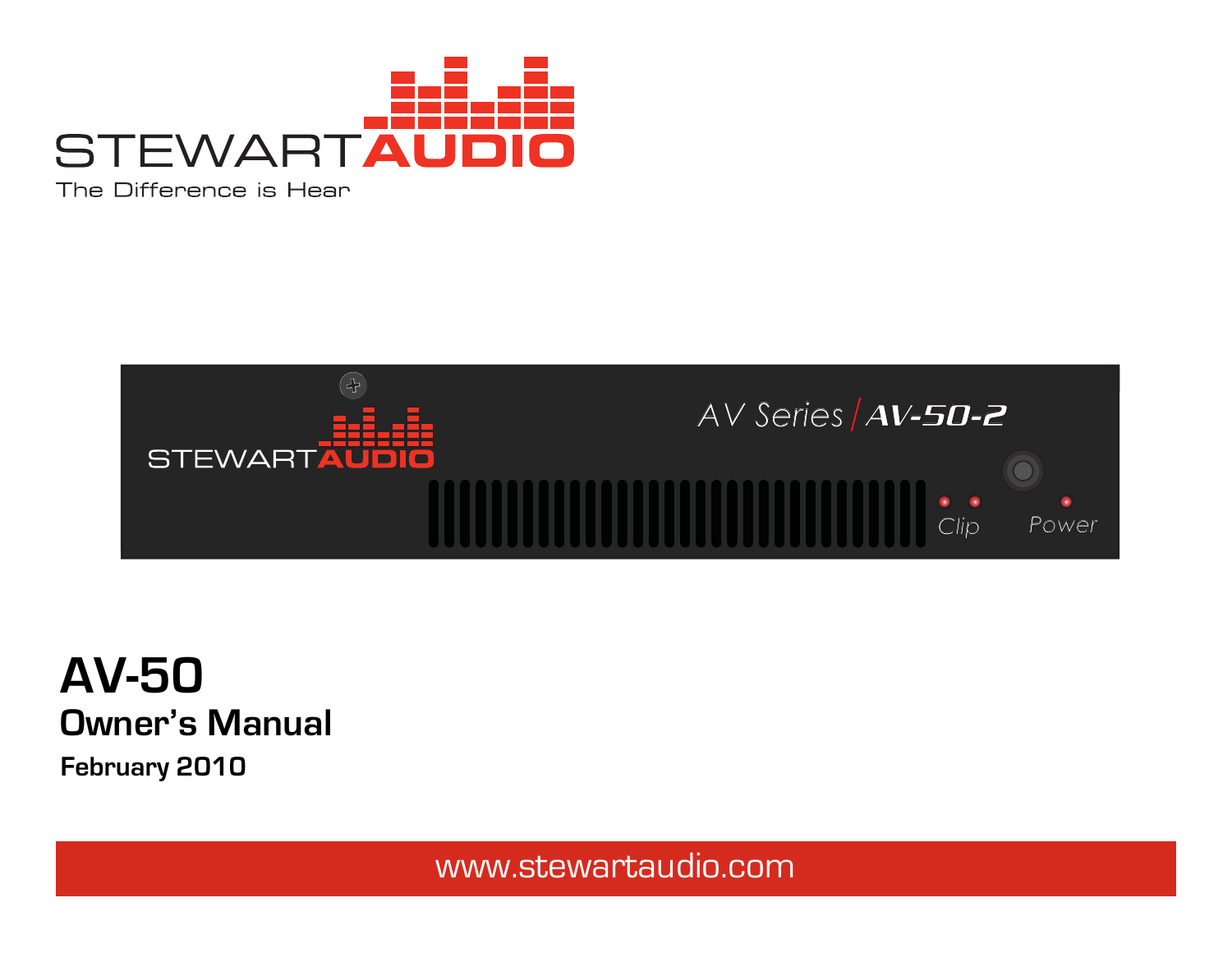# **Important Safety Instructions**

**QUALIFIED SERVICE PERSONNEL.**

Before using your Stewart Audio Inc. Power Amplifier, please read this **Owner's Manual** carefully to ensure optimum trouble-free performance.

#### **WARNING: TO REDUCE THE RISK OF ELECTRICAL SHOCK, DO NOT EX-POSE THIS AMPLIFIER TO RAIN OR MOISTURE. DANGEROUS HIGH VOLTAGES ARE PRESENT INSIDE THE ENCLOSURE. DO NOT OPEN THE CABINET. REFER SERVICING TO QUALIFIED PERSONNEL ONLY.**





The lighting bolt within arrowhead symbol, within an equilateral triangle, is intended to alert the user to the presence of un-insulated "dangerous voltage" within the product's enclosure that may be of sufficient magnitude to constitute a risk of electrical shock to person.



The exclamation point within an equilateral triangle, is intended to alert the user to the presence of important operating and maintenance (servicing) instruction in the literature accompanying the appliance.

### **Important Safety Instruction – Please Read Prior to Product Installation.**

- 1. Installation should be performed by a trained and licensed professional to insure safe and lasting operation.
- 2. All of the safety and operating instructions should be read before the amplifier is installed or operated. Retain these instructions for future reference. All instructions should be followed; all warnings on the amplifier and in the operating instructions should be adhered to.
- 3. The amplifier should be situated so that its location and position does not interfere with its proper ventilation. For example, the amplifier must not be placed on a rug, bed, sofa or similar surface that impedes airflow across the chassis. Airflow through the ventilation openings should be unobstructed.
- 4. This amplifier should not be used near water, for example, near a bathtub, in a wet basement, near a swimming pool, etc. This amplifier is intended to be operated in a controlled indoor environment.
- 5. Do not place the amplifier near heat sources such as radiators, heat registers, stoves, or other appliances that produce heat.
- 6. The amplifier should only be connected to 120 VAC, 60 Hz power supply. Do not defeat the ground or polarization of the power plug.
- 7. Route power cord and other cables so that they are not likely to be walked on, tripped over or stressed. Pay particular attention to condition of cords and cables at plugs and at the point where they exit the amplifier. To prevent risk of fire or injury, damaged cords and cables should be replaced immediately.
- 8. Clean the amplifier with a clean, damp cloth. Do not use solvents or abrasive cleaners. Never pour any liquid on the amplifier.
- 9. When left unused for a long period of time, the power cord should be unplugged form the outlet.
- 10. Damaged Amplifiers requiring service should be repaired by a qualified service technician when:
	- a. The power cord or AC plug has been damaged.
	- b. Objects have fallen, or liquid has spilled into the unit.
	- c. The amplifier has been exposed to rain or other moisture.
	- d. The amplifier does not appear to operate normally or exhibits a marked change in performance.
	- e. The amplifier has been dropped or the enclosure damaged.
- 11. The user should not attempt to service the amplifier beyond that described in the operating instructions. All other servicing should be referred to qualified service personnel.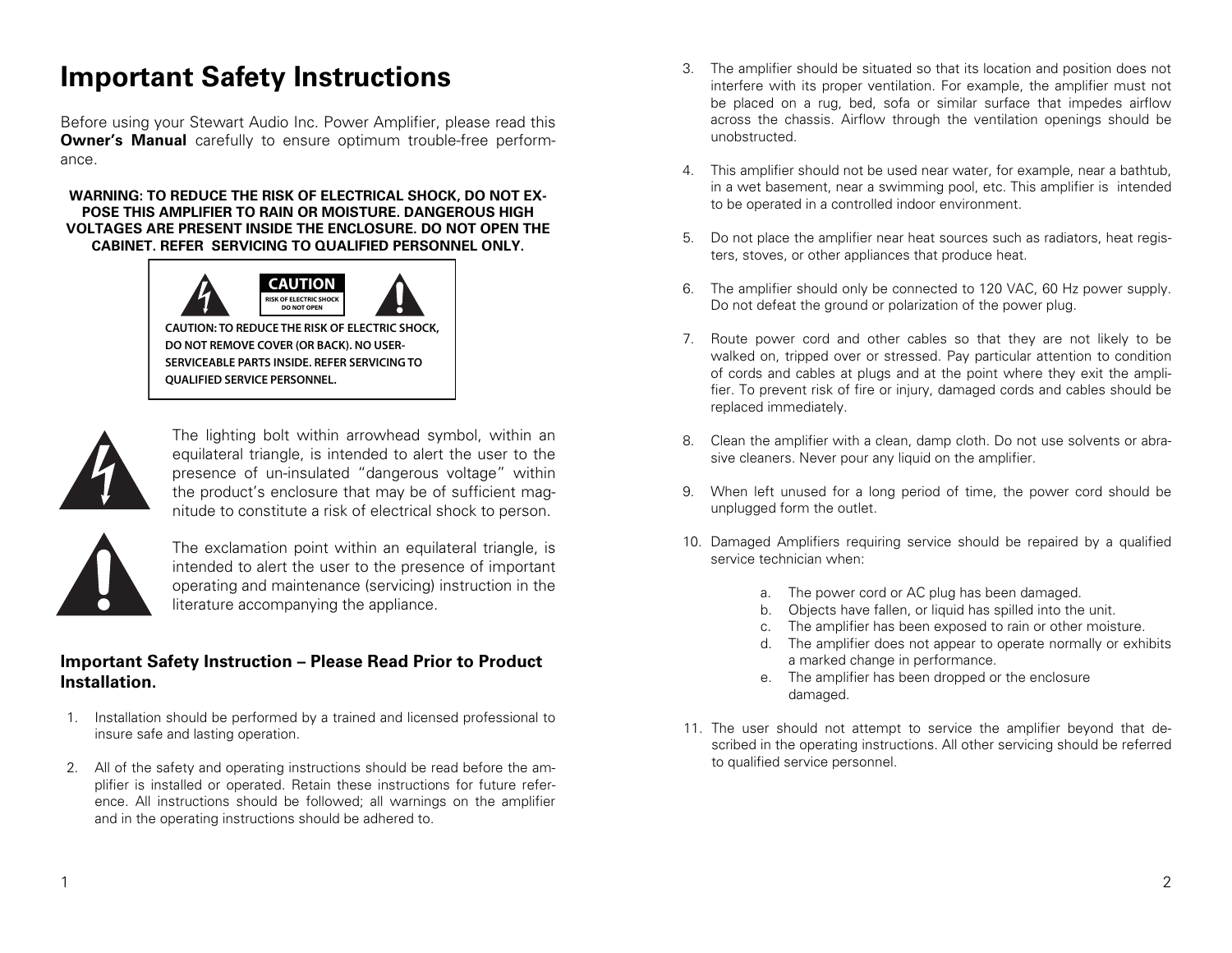# **Table of Contents**

| 3.2 Controls, Indicators, and Connectors  13                              |
|---------------------------------------------------------------------------|
|                                                                           |
|                                                                           |
| 4 Troubleshooting <b>contract to the Contract of Troubleshooting</b> 15   |
| 5 Technical Specifications <b>Manufacture 16</b>                          |
| 6 Warranty Information <b>Martin According to Warranty Information</b> 17 |
|                                                                           |
| 6.1.1 Eligibility for Factory Repair  17                                  |
|                                                                           |
|                                                                           |
|                                                                           |
|                                                                           |
|                                                                           |
| 6.2.5 Payment of Non-Warranty Repair  19                                  |



**This amplifier proudly designed and manufactured in the USA.** 

# **1 Welcome**



Congratulations on the purchase of your new Stewart Audio AV Series power amplifier. This amplifier has been designed and built to provide you with years of high-quality audio performance and trouble-free operation. If after reading this manual you should have any questions concerning amplifier installation and operation, please contact your Authorized Stewart Dealer, or you may contact us directly using the contact information provided on the back of this manual.

## **1.1 Features**

Your Stewart Audio AV Series amplifier is the result of years of experience in the design and manufacture of quality amplifiers. As such it provides a combination of performance and operational benefits that simply cannot be found in conventional amplifiers.

- Switching Power Supply—for efficiency, size reduction, dependability
- Superior Thermal Protection—effective protection with no noisy fan and no untimely shutdowns
- Full Complimentary Class A/B Amplifier—utilizes integrated Darlington Pairs.
- High Dissipation Output Devices—insures operation well within their S.O.A. (Safe Operating Area) for effortless operation and device longevity

## **1.2 Using this Manual**

In order to obtain maximum performance from your AV Series Amplifier, please take time to read this brief owner's manual and carefully follow the guidelines for connection and operation.

This manual provides you with the information necessary to safely install and operate your new AV Series amplifier in the most common scenarios. If you find yourself requiring additional assistance, please feel free to contact your Authorized Dealer, or you may contact us directly using the contact information provided on the back of this manual.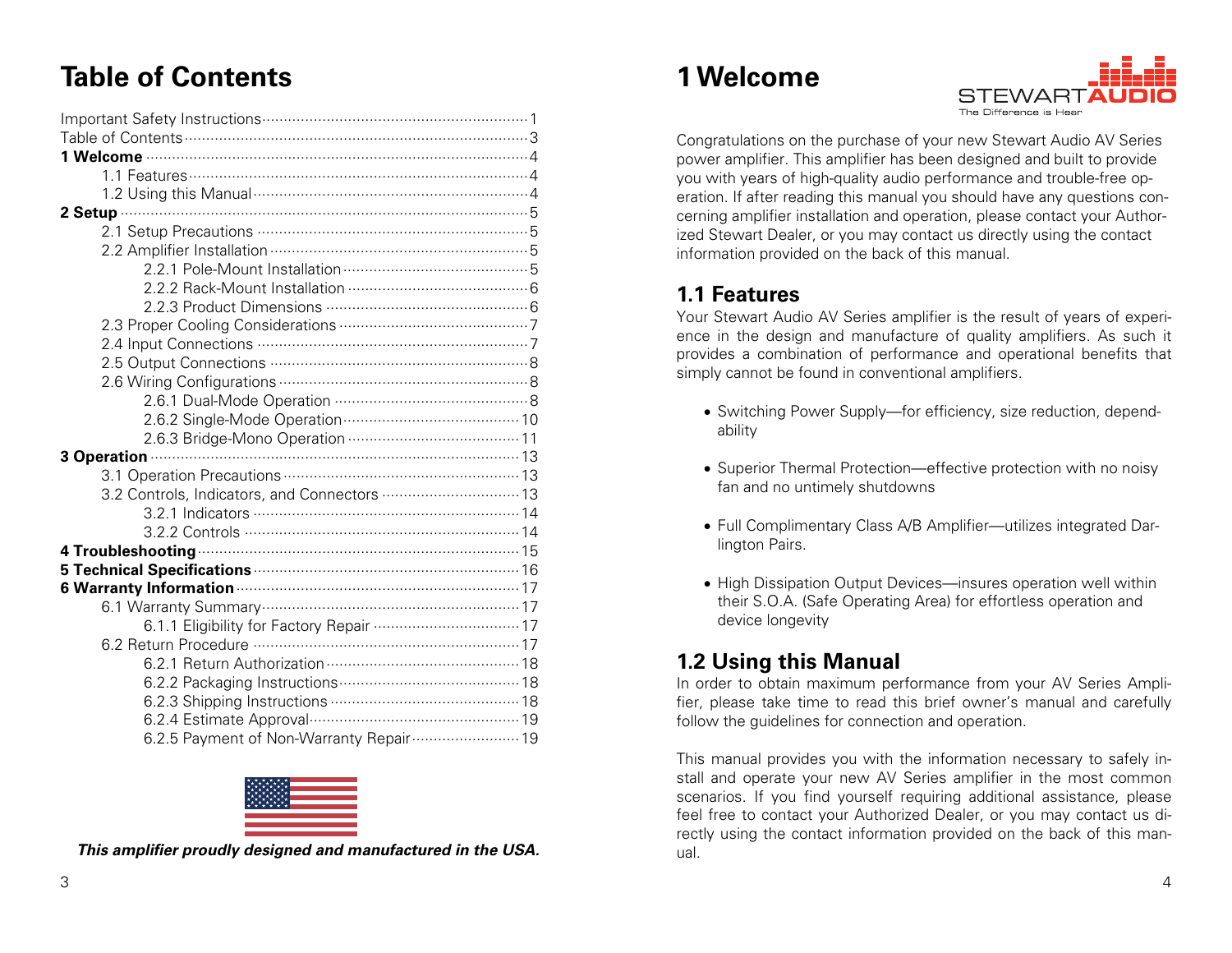# **2 Setup**

# **2.1 Setup Precautions**



**CAUTION: Before installing your amplifier, make sure that you have read the Important Safety Precautions at the beginning of this manual.** 

# **2.2 Amplifier Installation**

### **2.2.1 Pole-Mount Installation**

The AV 50 amplifier is the first amplifier in the Stewart Audio family of amplifiers to have the option of pole-mounting. This provides a secure and convenient way to provide quality sound reinforcement for other pole-mounted equipment including video projectors.

Using the optional pole-mount kit (Part Number: AV-Pole), secure the amplifier as shown in the following diagrams.



#### **CAUTION: Use only the screws provided in mounting brackets to the amplifier. Do not overtighten.**



**Part Number: AV-Pole** 



The AV 50 may also be rack-mounted in a standard 19" (48.3cm) equipment rack using the optional rack-mount kit (Part Number: RMK-50-S). The amplifier takes up 1U (1.75") of vertical space.



**CAUTION: Use only the screws provided in mounting brackets to the amplifier. Do not overtighten.** 





## **2.2.3 Product Dimensions**

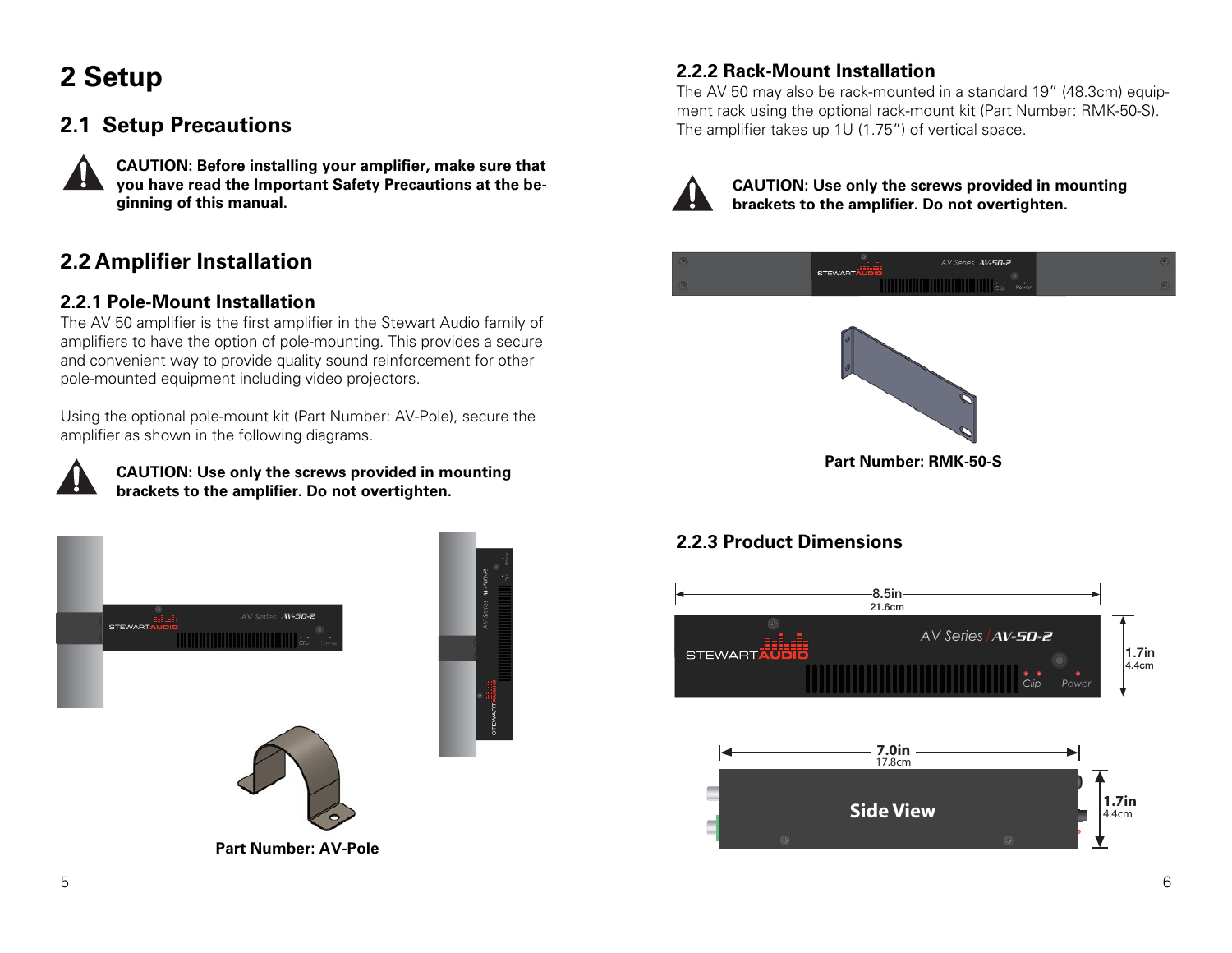## **2.3 Proper Cooling Considerations**

Because the AV 50 regulates its temperature using convection cooling and no fans, the amplifier must be given adequate space to allow for proper airflow. Do not stack the amplifiers on top of each other or mount it in a way that other equipment will block airflow through the case.



**CAUTION: Inadequate airflow to the amplifier can cause the amplifier to overheat and potentially become damaged in the process. Be sure to provide plenty of air space to allow for convection cooling.** 

# **2.4 Input Connections**

The AV 50 allows for two different type of unbalanced input connections (RCA and 3.5mm TRS) to be used for the input signal. However, only one input type may be used at a time.

RCA, or phono connections allow for mono inputs to be connected to each of the two channels. These inputs are unbalanced and should be wired as shown in the following diagram.



A single 3.5mm TRS (stereo) connector will allow for two unbalanced signals to be sent to the amplifier using only one cable. The tip of the connector (the left channel) will be sent to Channel 1. The ring of the connector (the right channel) will be sent to Channel 2. Please refer to the following diagram for wiring instructions.



# **2.5 Output Connections**

Stewart Audio recommends using high-quality, heavy-gauge speaker wire and connectors to send the output signal of your amplifier to the speakers. Use the following table as a guideline when selecting your wire gauge.

| <b>Distance</b> | <b>Wire Gauge</b> |
|-----------------|-------------------|
| Up to $25$ ft.  | 16 AWG            |
| 26-40 ft.       | 14 AWG            |
| $41 - 60$ ft.   | 12 AWG            |
| Over 60 ft.     | 10 AWG            |

Speaker leads connect by means of "Phoenix" type block connectors supplied with the unit. Strip speaker leads 1/4" and insert into connector observing proper polarity. With a small, flat-blade screwdriver, tighten the screw until the leads are held securely in place. Inspect for possible shorts or broken wires.

# **2.6 Wiring Configurations**

### **2.6.1 Dual Mode**

Your Stewart AV-Series amplifier is factory-configured to work as a dual -mode (stereo) amplifier. This allows the amplifier to power two speakers with independent source inputs and gains.

#### **Input Connections**

If using RCA (phono) input connectors, connect them to the Channel 1 and Channel 2 inputs on the rear of the amplifier. If using the 3.5mm TRS connector, connect it to the appropriate socket.

#### **Do not connect a signal to both inputs as this could cause damage to your amplifier.**

#### **Output Connections**

Prepare the speaker leads as described in **section 2.5**. The speaker leads should be attached to the Phoenix block connector with regard to their polarity. See diagram for further clarification.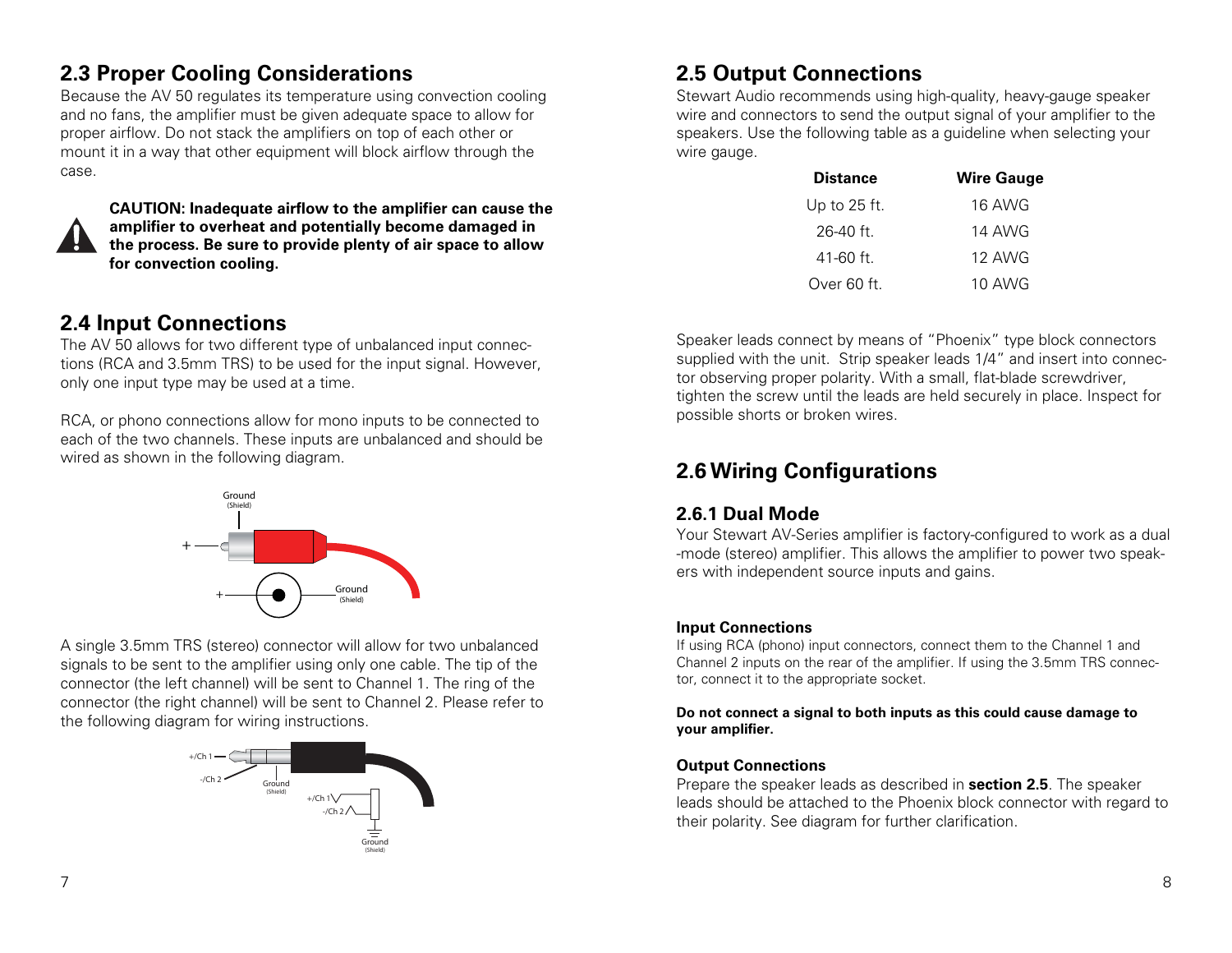### **2.6.1 Dual-Mode Operation (cont.)**

Slide the rear-panel switch marked Bridge/Mono/Stereo to the Stereo position. Be sure the power button is off (out), then plug the line cord into a grounded AC outlet.

The amplifier is now ready for Dual-mode operation.

#### **Dual-Mode Wiring Setup**





### **2.6.2 Single-Mode Operation**

Your Stewart AV-Series amplifier may also be configured for Mono Operation. This allows the amplifier to power two speakers with independent gain settings using only one input.

#### **Input Connection**

The input signal should be connected to Channel 2 if using the RCA (phono) connectors. Nothing should be connected to Channel 1. If using the 3.5mm stereo input, the right (ring) channel's signal will be used.

#### **Output Connections**

Prepare the speaker leads as described in **section 2.5**. The speaker leads should be attached to the Phoenix block connector with regard to their polarity. See diagram for further clarification.

The amplifier is now ready for Single-mode operation.

#### **Single-Mode Wiring Setup**



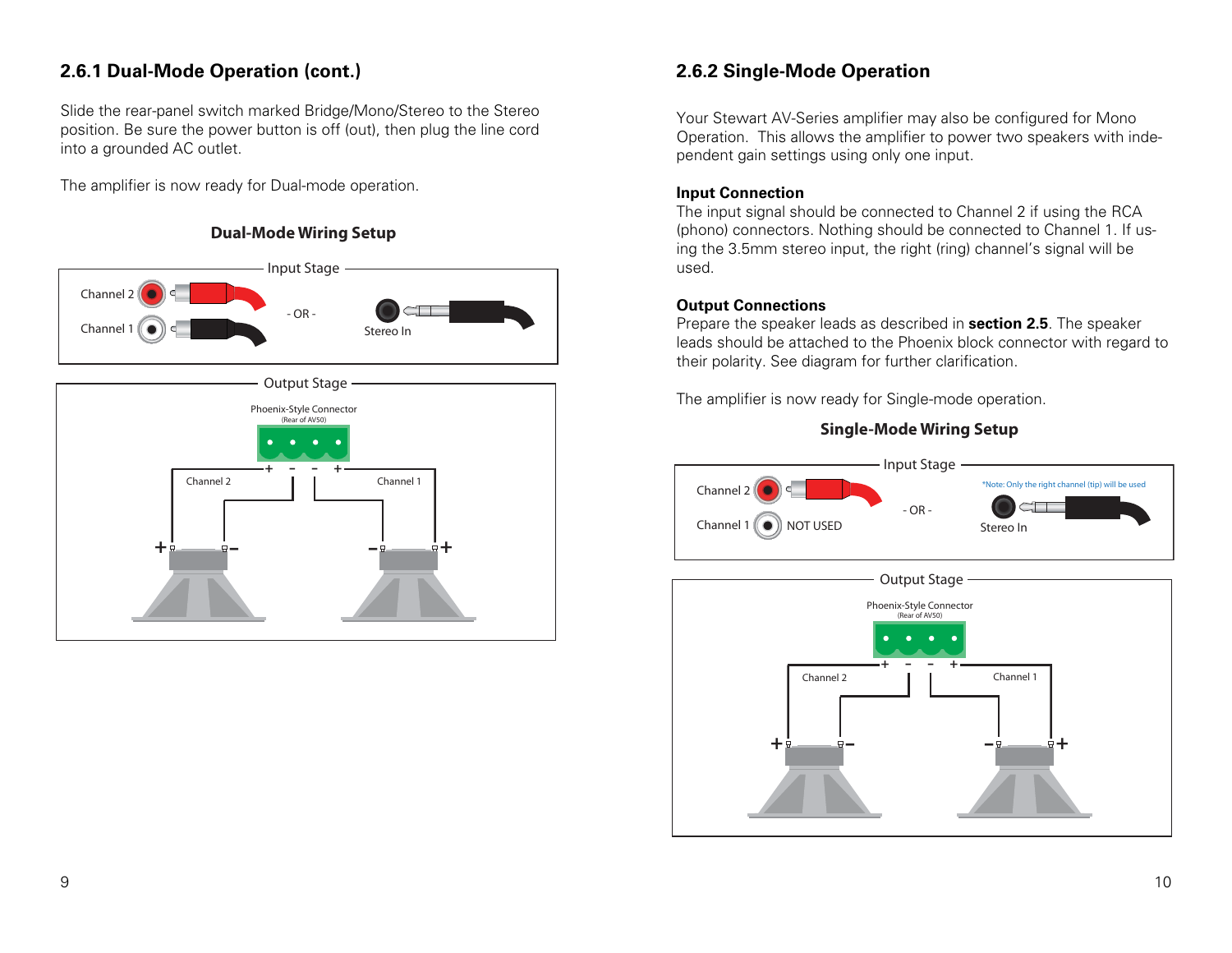### **2.6.3 Bridge-Mono Operation**

Your Stewart AV-Series amplifier has the option to run as a dual-mode (stereo) channel amplifier as well as a more powerful single (mono) channel amplifier. This mode is known as bridge-mono and requires a different wiring setup than stereo or mono operation. The difference between standard mono operation is that the amplifier will only be powering one speaker. This allows for more wattage (100W @ 8Ω) to be provided to a single output channel.

#### **Input Connections**

The input signal in bridge-mono mode should be connected to Channel 2 if using RCA inputs. Do not connect any input to Channel 1 of the amplifier. If using the 3.5mm stereo input, the right (ring) channel's signal will be used.

#### **Output Connections**

Prepare the speaker leads as described in **section 2.5.** The speaker leads should be attached to the positive terminals of both channels (terminals 1 and 4). Nothing should be attached to speaker terminal 2 and 3. See diagram for further clarification.

#### **Put Amplifier into Bridge-Mono Mode**

Slide the rear-panel switch marked Bridge/Mono/Stereo to the Bridge position. Be sure the power button is off (out), then plug the line cord into a grounded AC outlet.

The amplifier is now ready for Bridge-mode operation.



**CAUTION: To prevent loudspeaker damage, ensure that the speaker is rated for the higher-wattage output supplied in Bridge-Mono mode.** 

#### **Bridge-Mono Wiring Setup**



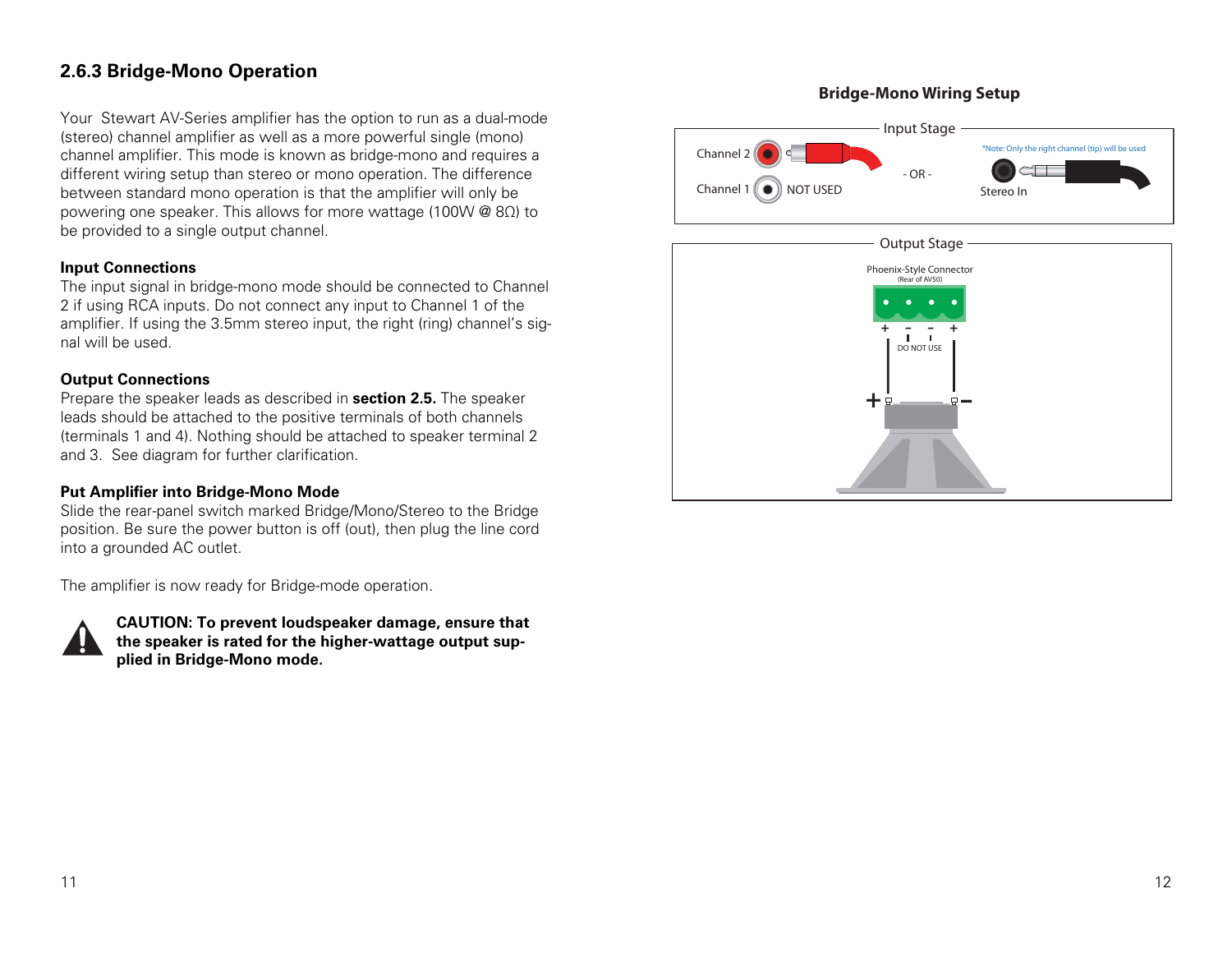# **3 Operation**

# **3.1 Operating Precautions**

- 1. Before use, your amplifier must be configure for proper operation, including input and output wiring hookup. Improper wiring can result in damage to equipment or potentially harm to the operator. Consult section 2 for setup instructions.
- 2. Tampering with the circuitry, or making unauthorized changes is not only dangerous but may also violate local regulations.
- 3. Use care when making connections between the amplifier and the input or output equipment. Using equipment that is not capable of handling the output wattage may lead to permanent damage.

**NOTE: Stewart Audio will not be held responsible for damage to your AV 50 or connected equipment if the instructions in this manual are not followed. Controls, Indicators, and Connectors** 



## **3.2.1 Indicators**

The AV50 has 3 front panel LED indicators. The first is the power indicator which will illuminate when power is supplied to the amplifier. The next 2 LED indicators are the "Clip" indicators, one for each channel. These lights will indicate that the input signal is too "hot" and will sound distorted when amplified. To fix this, the gain should be reduced at the preamp or mixer level.

### **3.2.2 Controls**

The AV 50's front panel has only one control, a push button to control the power of the unit. When the push button is depressed, the power is on. When the button is push button is out, the power is off.

The rear panel contains two input sensitivity knobs as well as a mode switch. The amplifier is set to run off of a line-level source and the sensitivity should be adjusted for optimum performance. To adjust this knob, you will need a small flat-head screwdriver. While a typical program source level is present, spin the rotary knob as far clockwise as you can without hearing distortion or without the "Clip" indicator illuminating. If the signal is distorting and the knob is all the way counterclockwise, adjust the gain down at the source level.

The mode switch on the rear of the amplifier should only be adjusted during the primary installation. It switches the amplifier between the three output modes: Stereo, Mono, and Bridge-Mono. Refer to section 2.6 of this manual for more information.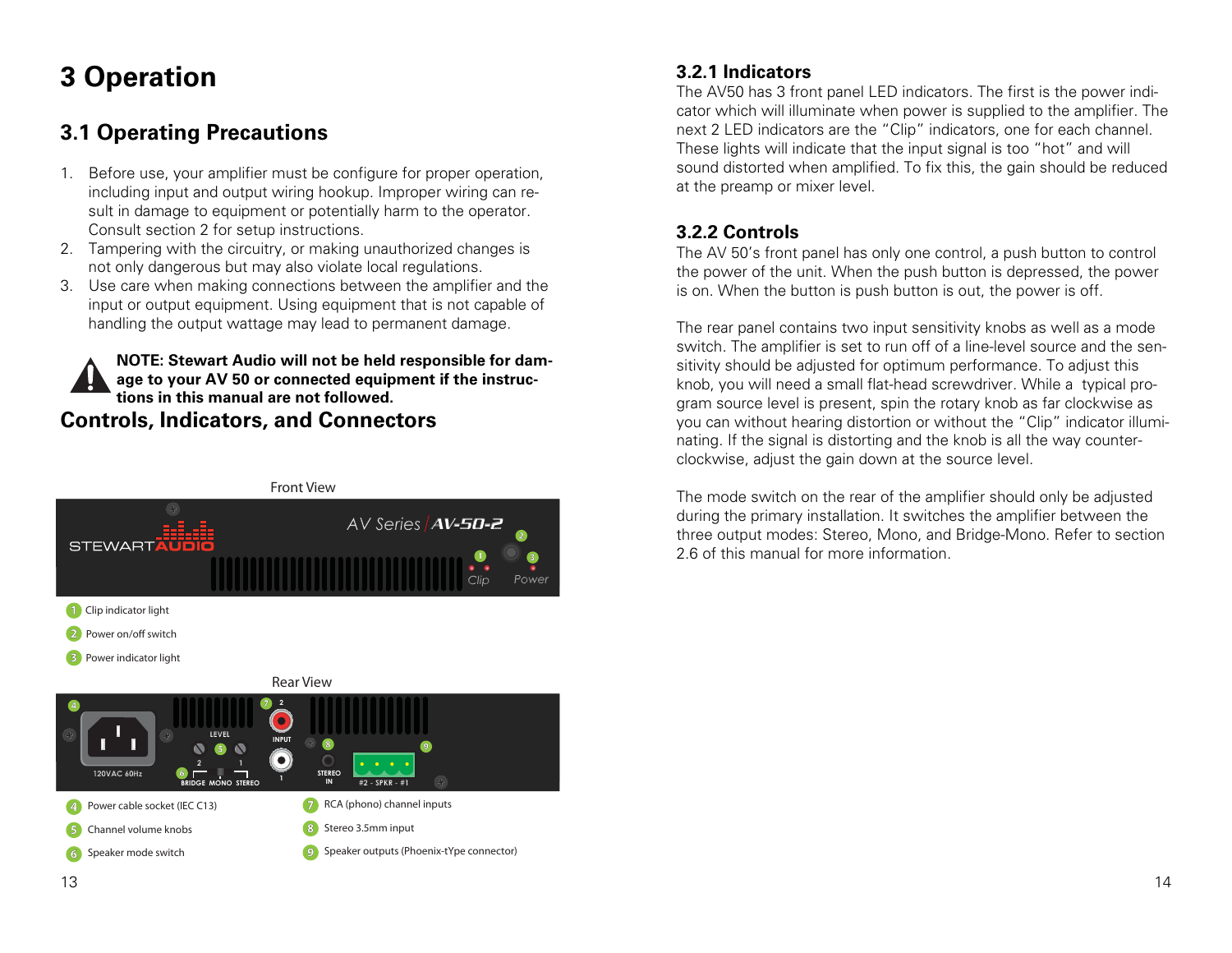# **4 Troubleshooting**

#### **Problem: Power indicator does not turn on.**

**Procedure:** Check that the amplifier is plugged into a live outlet and that the power switch is in the down position After you have ensured that it is not a power issue, disconnect any speakers. If the amplifier turns on after a few seconds delay, then the problem is in the output connection. Check wiring and speakers for short circuits.

#### **Problem: No output on one or both channels; Power indicator is lit.**

**Procedure:** Check that level controls are not turned down. Check that input and output connections are secure. Check that the mode switch (Stereo, Mono, Bridge) is in the correct mode.

#### **Problem: Output sound is distorted or cracking.**

**Procedure:** Check all cables for damage or loose connections and reduce the gain on the input signal at the mixer or preamp level. Replace the cables and loudspeakers temporarily to see if this resolves the problem. If problem still exists, contact your Authorized Dealer for service.

If after reading this troubleshooting section you are unable to restore proper function, return it to your Authorized Dealer for service. Refer to **section 6** for instructions.

# **5 Technical Specifications**

| Maximum Output, 20Hz - 20kHz                     |                             |
|--------------------------------------------------|-----------------------------|
| Stereo                                           | 25W @ 8Ω per channel        |
|                                                  | 50W @ $4\Omega$ per channel |
| <b>Bridged Mono</b>                              | 100W @ 8Ω                   |
| Frequency Response +/- 0.5dB, 1W                 | 30Hz-20kHz                  |
| Bandwidth +/- 3.0dB                              | 10Hz-50kHz                  |
| Noise (A weighted, any mode)                     | >100dB                      |
| THD $(8\Omega)$ 20Hz-20kHz                       | $< 0.1\%$                   |
| <b>Input Impedance</b>                           | $10k\Omega$                 |
| Input Sensitivity for Rated Output (8 $\Omega$ ) | 1V                          |
| <b>Slew Rate (Stereo Mode)</b>                   | >30V/ms                     |
| <b>Damping Factor</b>                            | $>200/8\Omega$              |
| <b>Number of Channels</b>                        | 2                           |
|                                                  |                             |
| <b>Input Connectors</b>                          | RCA, 3.5mm TRS              |
| <b>Output Connectors</b>                         | <b>Phoenix Block</b>        |
| Power Requirements (8Ω/channel)                  | 120V AC 100W                |
| <b>Power Supply Design</b>                       | High-speed Switching        |
| <b>Dimensions</b>                                |                             |
| Height                                           | 1.7in (4.4cm)               |
| Width                                            | 8.5in (21.6cm)              |
| Depth                                            | 7.0in (17.8cm)              |

Stewart Audio reserves the rate to change features and specifications without notice.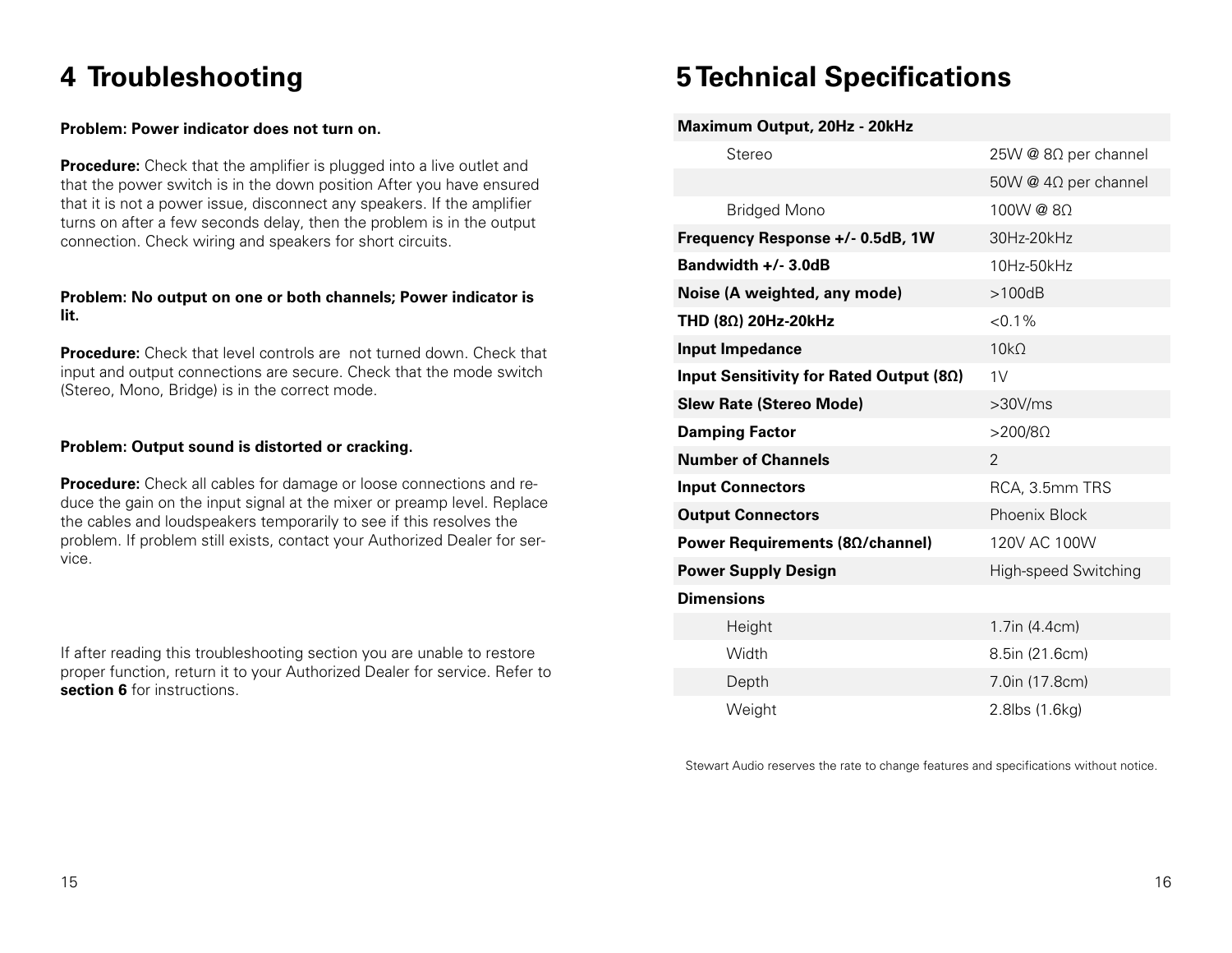# **6 Warranty Information**

## **6.1 Warranty Summary**

All Stewart Audio amplifiers and accessories, unless excluded in this summary, are covered by a 3-year limited warranty on parts and labor from the data of purchase. In order to be eligible for warranty repairs, the amplifiers and accessories must have been purchased through an authorized Stewart Audio dealer and submitted by the original purchaser. This warranty is only valid in the country in which the amplifier was purchased.

### **6.1.1 Eligibility Requirements.**

Stewart Audio warrants against all malfunctions which come as a result of component or manufacturer defect. The amplifier is also covered from all failures which arise during the warranty period (3 years from date of purchase) that are not a result of misuse. The following actions will void your warranty:

- The power cord or AC plug has been damaged through misuse.
- The amplifier has been exposed to moisture or extreme temperatures.
- The amplifier has been dropped, items have been dropped on the amplifier, or the enclosure has been damaged.
- The amplifier has been opened by the operator.
- The amplifier was improperly packaged when sending to the factory for repair, resulting in damage.
- Any of the precautions or instructions found in this manual were not followed.

Damages resulting to the amplifier which are not covered under this warranty can be factory-repaired at cost to the customer. Use the contact information below to initiate the repair process.

# **6.2 Return Procedure**

This section includes the return procedures which must be followed in order to prevent processing delay or cost to the customer. Please read the entire section before contacting Stewart Audio for returns.

### **6.2.1 Return Authorization Number**

All returns to the factory for service must be accompanied by a Return Authorization (RA) number. One can be obtained by contacting Stewart Audio at (209) 588-8111 or via e-mail at support@stewartaudio.com.

#### **NOTE: Any defective products received without an RA number will be returned to sender at their expense.**

If Stewart Audio is unable to contact the sender in 14 days, the merchandise will be considered scrap and may be disposed of.

### **6.2.2 Shipment Instructions**

If Stewart Audio requests that you ship the defective product back to their service center, please refer to the guide below. To ensure prompt warranty service, be sure to follow all instructions.

- 1. Return Authorization (RA) is required for product being sent to the factory for service.
- 2. See packing instructions in **section 6.2.3.**
- 3. Ship the defective product using a method which provides for order tracking or order confirmation. The service center is located at the following address:

Stewart Audio 14397 Cuesta Court Suite D1 Sonora, CA 95370

- 4. Use a bold black marker and write the RA number on three sides of the box.
- 5. Record the RMA number for future reference. The RA number can be used to check the repair status.

## **6.2.3 Packaging Instructions**

Should Stewart Audio request that you ship your product to their service center, these instructions must be followed in order to ensure safe delivery. If they are not followed, Stewart Audio assumes no responsibility for damaged goods and/or accessories that are sent with your unit.